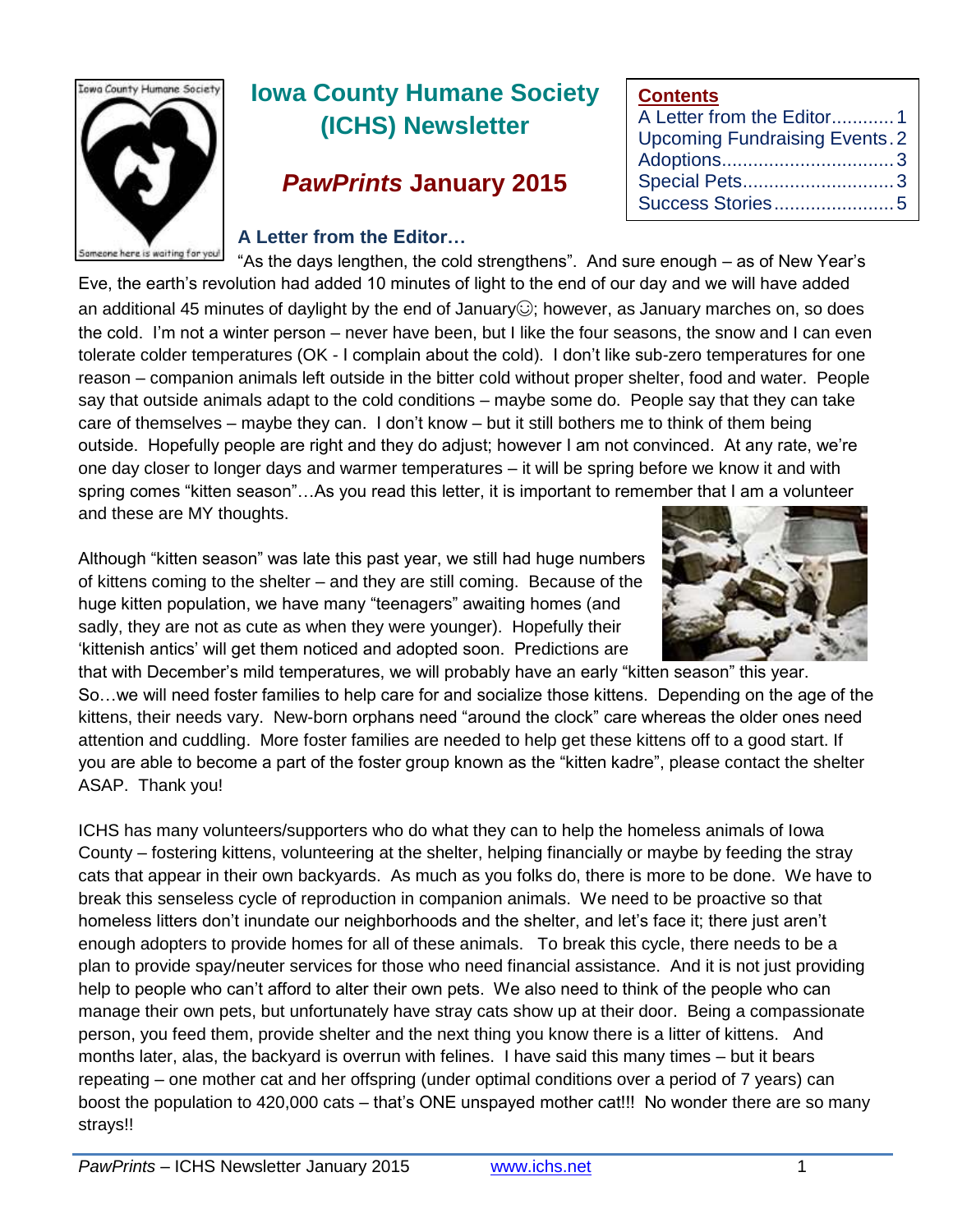We have to get to the heart of this problem which is worsening each year. We need to provide help to prevent unwanted litters. Historically the Iowa County Humane Society has been attempting for years to start a low-cost spay/neuter program. Cheri Phillmore wrote an initial plan back in 2008 – it was shelved as there simply were no funds available to move forward. The Community Assistance Program was initiated back in 2013 with one of its goals being to start a low-cost spay/neuter program. A small committee, some "spayghetti" suppers, last year's Scottish Doubles Bowling Tournament, a memorial donation, some other smaller donations – we were on a roll! Then things came to a screeching halt when Cheri resigned. We are moving forward once again – cautiously optimistic – that we will have a program "open for business" soon. We are still in the planning stages – we don't know the how, who, when, where or what exactly our plan is going to look like, but it's going to happen – it has to! Stay tuned!

One more thing…if you are looking to adopt a cat, please consider one of our many elderly cats. Elderly kitties make 'purrfect' companions! Depending on the individual, these older cats may not need/want lots of attention. They won't be constantly underfoot because they'll spend a good share of their day curled up in their bed or in a sunny window sill. If you have a busy, hectic schedule or are gone much of the day, adopting an elderly kitty could be a win-win for the both of you. Granted, the downside of "elderly" is that there may (or may not) be health issues and obviously you won't have your companion for decades to come. Some of our elderly cats do have health concerns – but they still need homes! Can you help? See more in the "Special Pets" segment. **If you have any suggestions or ideas about the content of ICHS PAWPRINTS, please contact me, Terri Davis at [roadhogbiker@gmail.com](mailto:roadhogbiker@gmail.com)**

# **Upcoming Fundraising Events**

Just a reminder that ICHS is always looking for volunteers to help with the planning and implementation of our fundraisers. Our goal is to have enough volunteers so that each individual would only have to help plan and work at one event per year. So…if you would like to get involved with the planning and organizing of 2015's fundraisers, please contact the shelter for more details. We hope to hear from you!!! Also, please check the website and click on the link to find out what our 'immediate/specific volunteer needs' are and see how you can help!

## **Scottish Doubles Bowling Tournament**

Come and enjoy the fun and action on **Saturday, January 31**, at Ten Pin Alley – all for a worthy cause! This is the second year that a group of volunteers from the Verona area have sponsored this fun event for ICHS (it is actually the 6th annual event that this group has put together but the 2nd year that ICHS has been fortunate to be the recipient). Proceeds will benefit ICHS's new **Low Cost Spay/Neuter Assistance Program.** The entry fee is \$20.00 per person. In addition to bowling, there will also be door prizes, raffles, a silent auction, bake sale and a DJ & music by Tourdot Tunes. The fun begins at noon and continues until 6:00 PM. For more information or to pre-register, call Wendi at (608) 576-2103, Boomer at (608) 516-2671 or Hailey at (608) 576-5995. Ten Pin Alley is located in Fitchburg at 6285 Nesbitt Rd. (just east of Verona). So find a partner and head out for an afternoon of fun!

## **Save the date! ICHS Annual Meeting to be held Monday, March 9.**

All current members (anyone who has made a donation between February 2014 and January 31, 2015) are welcome and eligible to vote. New board members will be elected, updates to the animal adoptability policy will be voted on, by-laws reviewed and a general state of the shelter will be shared. Your input as always is encouraged.

Not yet a member? You have until January 31st to make your donation. Thank you!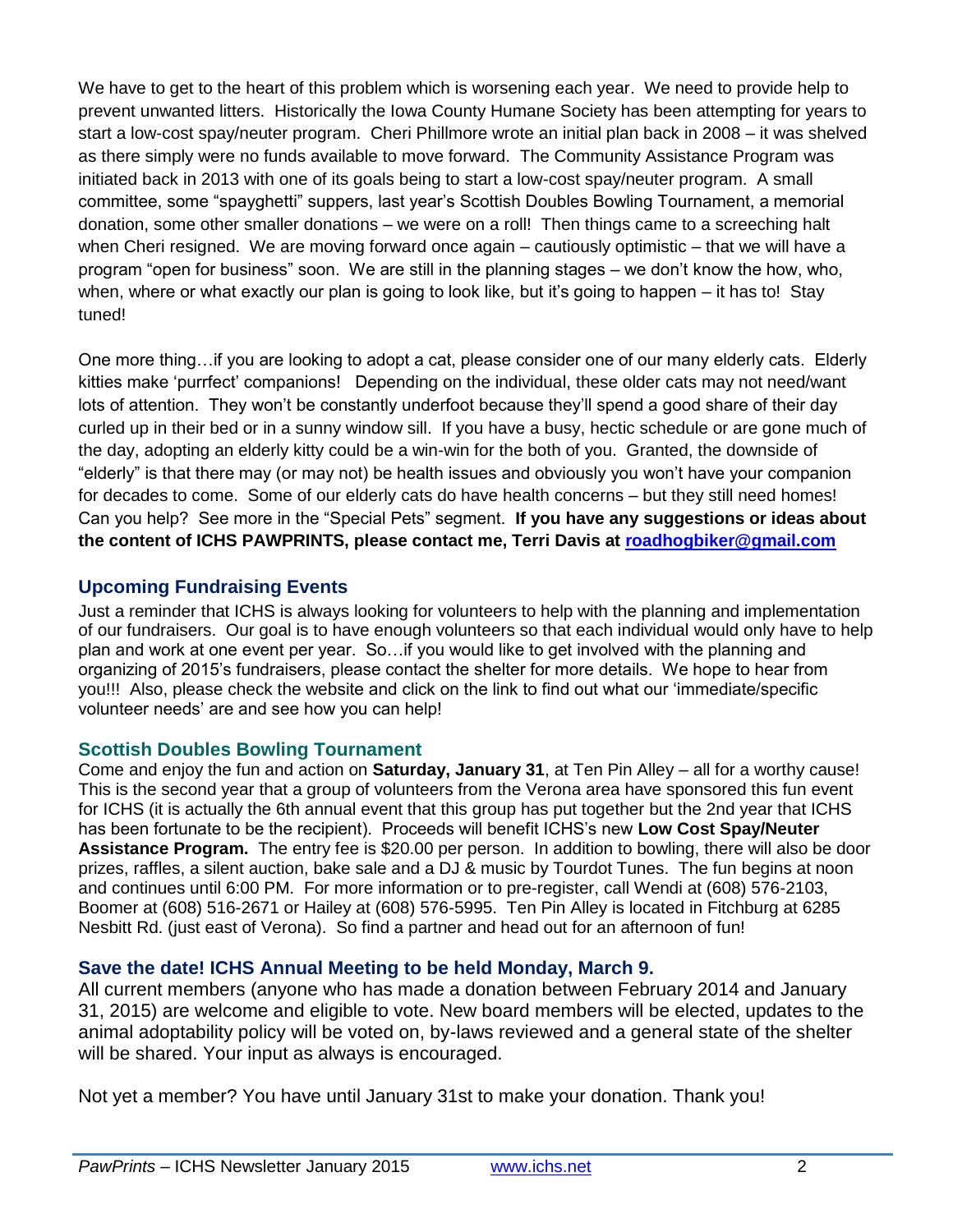| <b>November</b>                  |            |               | <b>December</b> |                                                                                           |                |
|----------------------------------|------------|---------------|-----------------|-------------------------------------------------------------------------------------------|----------------|
| <b>Cats</b>                      |            | <b>Dogs</b>   | <b>Cats</b>     |                                                                                           | <b>Dogs</b>    |
| Mojito*                          | Kelly      | <b>Bruno</b>  | Santi           | Murphy                                                                                    | Donna          |
| Elana*                           | Wednesday* | Luna          | Tabitha*        | Fiddle*                                                                                   | Zoey           |
| Angelica                         | Florence*  | <b>Brodie</b> | Limbo@@         | A.K.                                                                                      | Lilly          |
| Mac*                             | George     | <b>Tucker</b> | Maxwell         | Tripp                                                                                     | Cally          |
| Atty*                            | Mu*        | Emma          | Lizzie*         | Ricardo*                                                                                  | Fozzy          |
| Hamilton*                        | Suki*      | <b>Bruno</b>  | Cello*          | Pookie                                                                                    | Edgar          |
| Apollo*                          | Sid*       |               | Schatzi*        | Arie*                                                                                     | <b>Brownie</b> |
| Carmel*                          | Pirate*    |               | Mazy*           | Loretta*                                                                                  | Donna          |
| Baby*                            |            |               | Minnie          | Odie*                                                                                     | Zoey           |
|                                  |            |               | Tango $\odot$   | Patsy*                                                                                    |                |
|                                  |            |               | Santi           |                                                                                           |                |
| $\overline{\mathbf{r}}$ - kitten |            |               |                 |                                                                                           |                |
|                                  |            |               |                 | $\odot$ - denotes animal has been at ICHS for over a year/has special needs/or is elderly |                |

#### **November & December Adoptions**

#### **Special Pets**

We all know that all animals are 'special' but the animals featured in this section are indeed special. These are 'special needs' animals. The special person/family who adopts one of these animals knows that this may/may not be the long-term relationship which we hope for when we open our hearts and homes to a new family member. These animals 'forever homes' with us may be just for a short time before they move on…But, nevertheless, these animals need a home and a loving family just as we all do. Are you possibly the family that could provide a home for one of these animals? If not, do you know of a family who could provide a loving home for these animals? If so, please come out to ICHS and find out more about these animals from the ICHS staff.



#### **Buzz**

Our FIV population is at one and that would be **Buzz.** Buzz is a "normal" cat – it's just that he has a virus (FIV) which affects his immune system – but slowly – over a period of years! Buzz should live a long and normal life! Buzz was thought to be 'feral' when he first arrived at ICHS; hiding in his cubby 24/7 for weeks – but he was simply frightened. Buzz had the reputation of being "one of the sweetest and most

loving cats in the building" however he recently received his "orange card". He just doesn't want to go back to his cage when it's time so he gets a bit "feisty" and he scares easily when unexpected noise or movement occurs. If it wasn't for the FIV+ sign on his cage, you wouldn't have a clue that he has FIV! Is it possible that YOU just might be the special family that Buzz is looking for? So…Buzz needs a home! Although we call FIV cats "special", there really are no special considerations when adopting them. They must be kept indoors. They may live with other cats since FIV is not easily passed between cats (it would be best if your other cat(s) are good-natured and amicable to a new pal). FIV is primarily spread by serious bite wounds so if you have other cats, it is important to properly introduce FIV cats to the others (but you would do that with any cat that you bring home). It is also important to keep them free from stress so a quiet home would be best.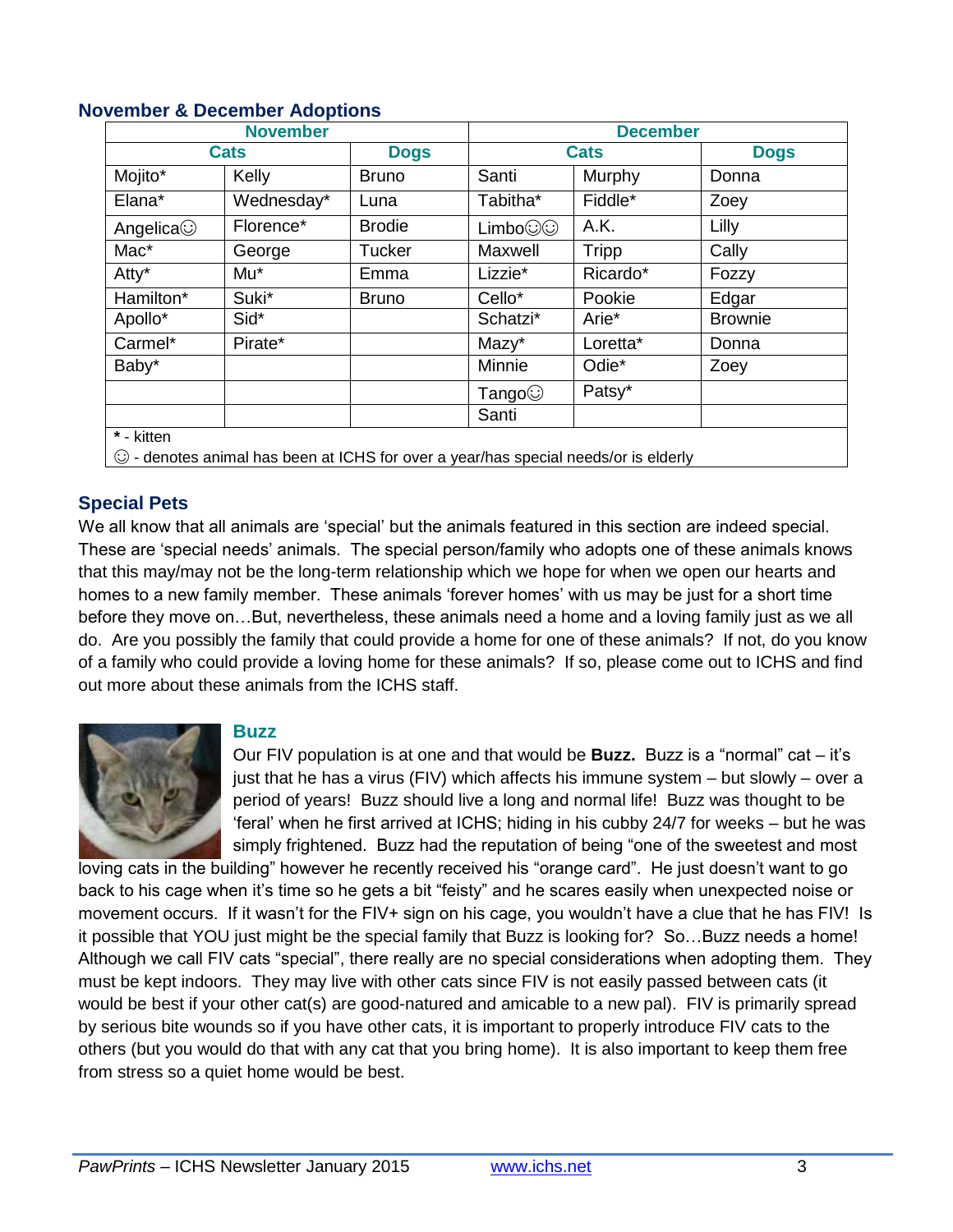

#### **Gregory**

Gregory is indeed a special kitty! He tested positive for both FeLV and FIV. Now don't let that deter you from making this guy a part of your family! As mentioned earlier, as long as FeLV cats are kept indoors, are only cats and live in a stress-free environment (as much as possible), they should be with your family for many years to come. Gregory is friendly and affectionate, but he hasn't had a lot of opportunities to interact with people (he was a barn cat), so he needs YOU to show him what a loving relationship is all about.

So…Gregory needs a home.

#### **Cupcake, Mabel, Sadie, Rolly & Sox**



Please check out these elderly cats when you come to adopt. **Cupcake** has been at ICHS for over a year. Although she gets along with other cats, she seldom interacts with them.

She is not overly impressed with people either (but perhaps that is because she hasn't met YOU). She prefers her privacy and won't need tons of attention. **Mabel** is an older kitty found wandering in the Wal-Mart parking lot. Unlike Cupcake, she loves attention. Although a pretty cat, she looks "rough" and needs your TLC. **Sadie** has only been at ICHS for a short time. She likes people but can be a bit bossy with other cats. **Rolly** is a fancy fella – part Burmese and looks great for his age. He has quite a "yowl" when he wants attention. Besides possibly having hearing issues, he has been diagnosed with kidney disease. Rolly does get quite a bit of attention from the office staff, but he would benefit from a loving home. **Sox** is a handsome guy who apparently has a tumor. He is doing fairly well, but just like Rolly, it would be wonderful if he could have a home before it's too late. Unlike Rolly, Sox doesn't tolerate other cats so he needs to be an only cat. Again, there are pros and cons of adopting the elderly, but they need loving, quiet homes – just like all of our animals. If you have a quiet home, can YOU possibly help out by adopting/fostering one of these "old-timers"?



#### **Vegas**

Vegas is considered a special kitty because of her 'catitude' – and she is also in sole possession of #1at the top of the Top Ten List!!! She is one of those cats who is difficult to place. Vegas is approximately 6-7 years old. She was abandoned by her previous owner and has been at ICHS almost 5 years. Now, it's not that Vegas isn't friendly – she's just "choosy"; even preferring some staff to others! She is declawed in the front so scratching is not an issue and I don't believe she has ever bitten anyone. She just

vocalizes a lot – trying to get YOUR attention! Vegas is like other 'hard to place' cats which we have had at the shelter - once they go to a home, they do very well. An experienced 'cat-family' living in a quiet household is exactly what Vegas needs. She does OK with other cats. So…Vegas needs a home.